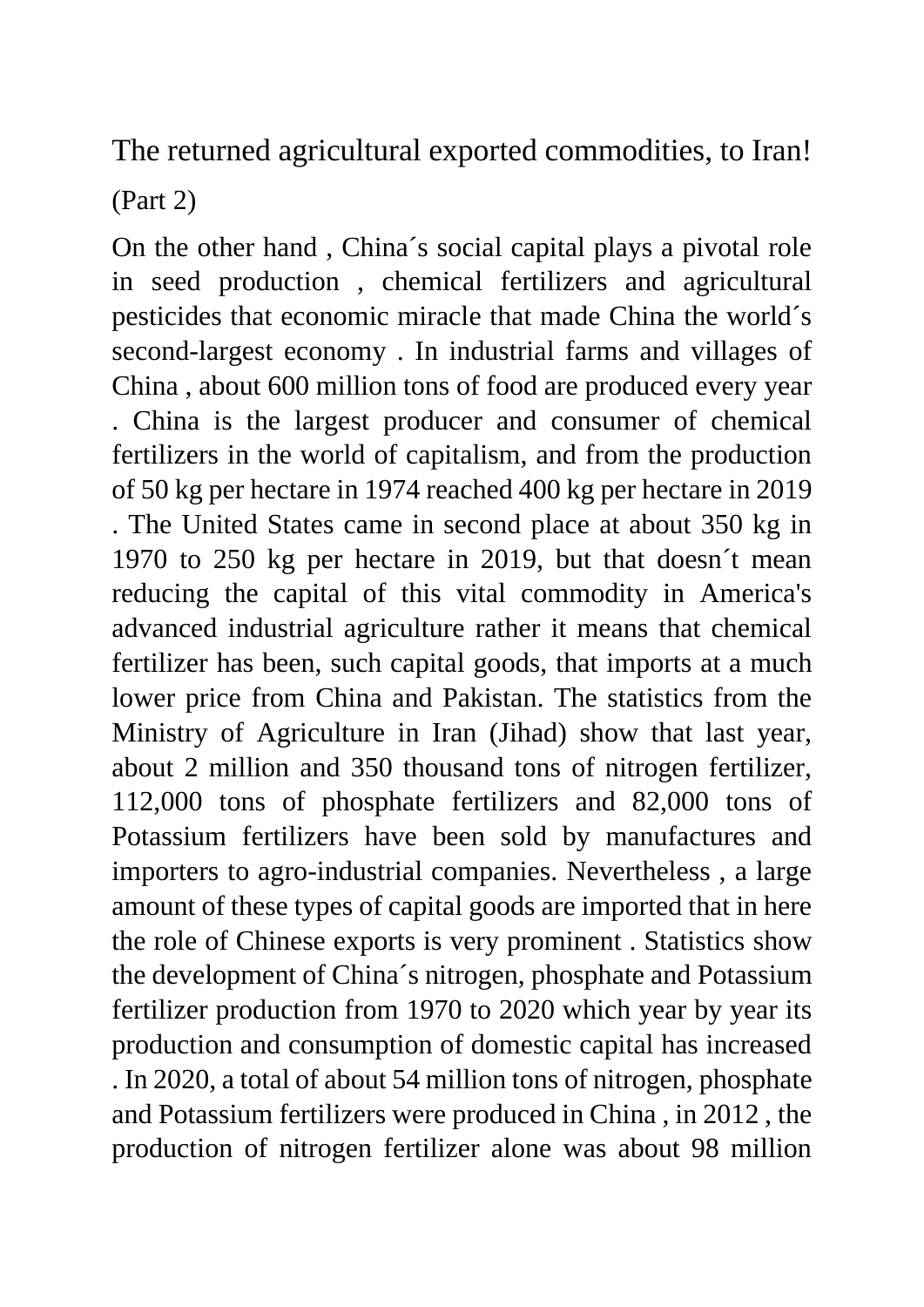tons . Since then , production has dropped significantly to 36 million tons by 2019 and most of the chemical fertilizers produced were for domestic consumption . The areas with the highest consumption of chemical fertilizers in China are Henan and Shandong , Anhui and Hebei .

The World Food Organization (WFO) , a subsidiary of the World Food and Agriculture Organization (FAO) , describes in its report China´s fertilizer industry as playing an important role in providing the world with high-quality chemical fertilizers . This is what the capitalist management institution explains in this field : " Fertilizer is a vital component for the agricultural sector of any economy and as population grows , the´s an urgent need for a stable and reliable food source . Countries around the world are looking to China , not only for growing to produce a large portion of their food , but also to help meet their agricultural needs " . This organization goes on to write that China is currently the largest consumer and exporter of all three macronutrient fertilizers (nitrogen, phosphorus and potassium) in the world . The China´s capital in the realm of industrial agriculture consumes an average of 50 million tons per year of chemical fertilizer consumption . Fertilizer producers in China in 2016 produced about 74 million tons and exported a third of those mixed chemical fertilizers . The Food and Agriculture Organization of the United Nation (FAO) writes in its report on the global fertilizer industry that the global nutrient capacity reached 296 million tons in 2017 . Thus , China´s capital in industrial agriculture´s realm has produced an average of 25% of global chemical fertilizer consumption in recent years. Now, let us briefly consider the necessity of consuming such commodities as a raw material. Agricultural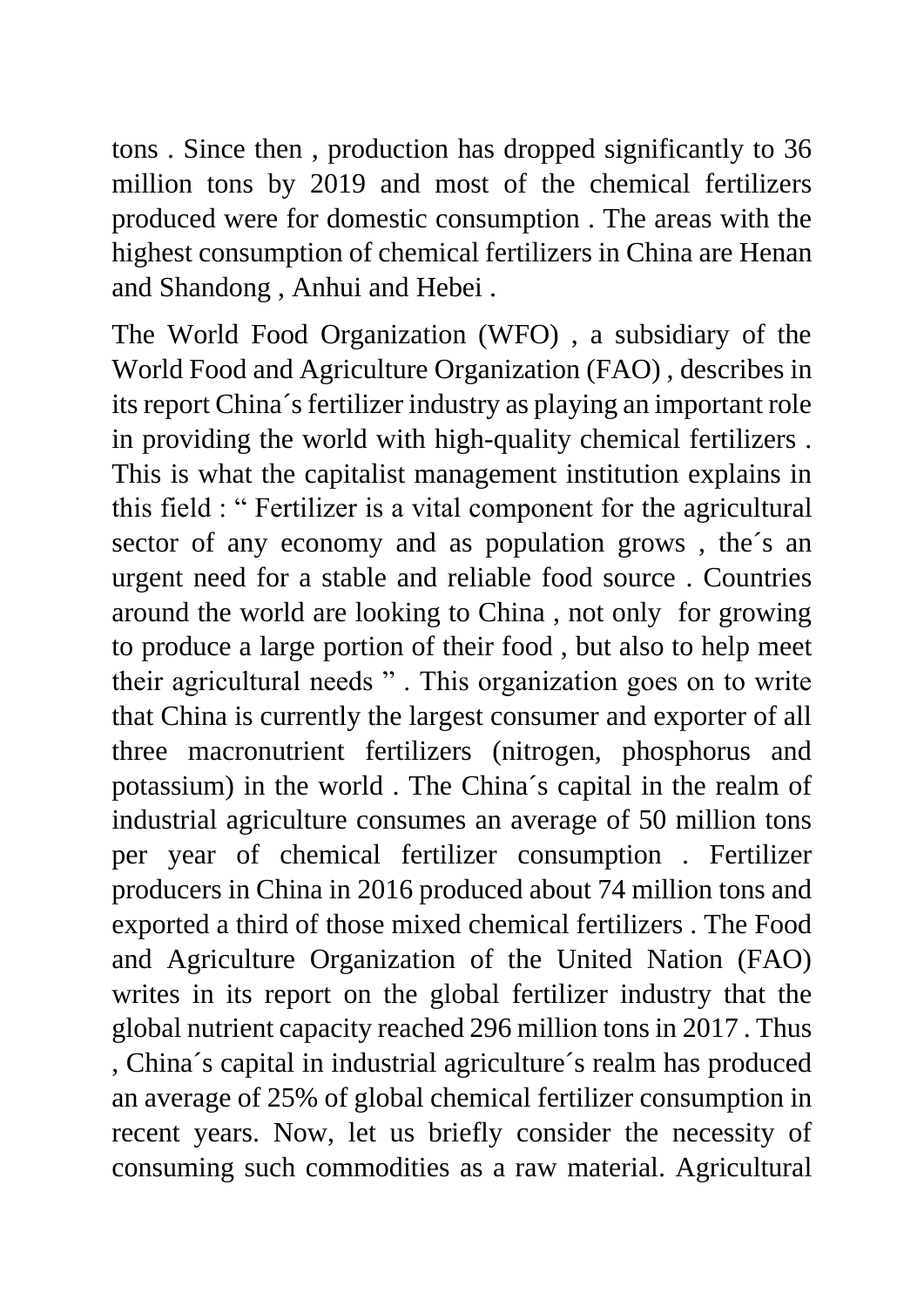products , basic food goods and organic primary compounds (Oil, Gas and Petrochemical base materials) , metals and some types of minerals are among the raw materials . As capital accumulation increases , the constituent part of fixed capital , namely machinery and tools , increases and consequently , the need to produce livestock and agricultural raw materials increases just as much . With the development of capitalist mechanized agriculture, the methods were used that temporarily increased labour productivity . But what it was once considered an important advance for increasing the fertility of the land , today we are facing the depletion of soil from vital reserves. (quoted from Marx , capital.vol I) A reality of what we´re witnessing in energy resources , it only deserves the title of land plunder by capital . Four factors , namely seasonal changes , soil quality and contents , plant pests and seed type are effective factors in determining the annual crop . For this system one thing is a vital and natural condition , access to maximum surplus value, and this requires the development of accumulation along with the unbridled increase in surplus labour of the working masses to the detriment of necessary labour (wages). In the process of mechanization of planting , holding and harvesting , warehousing and transportation certainly play a very decisive role and have a significant impact on raising profits . Capital, in this passage such as all other realms of investing , and by order of its nature takes the path of extreme production and achieving a golden rate of profit is everything and at the same time it does see the destruction of human beings and impose endless misery in their life in this regard as the simplest and most unsparing effects . The growing project of plowing technique created conditions in which the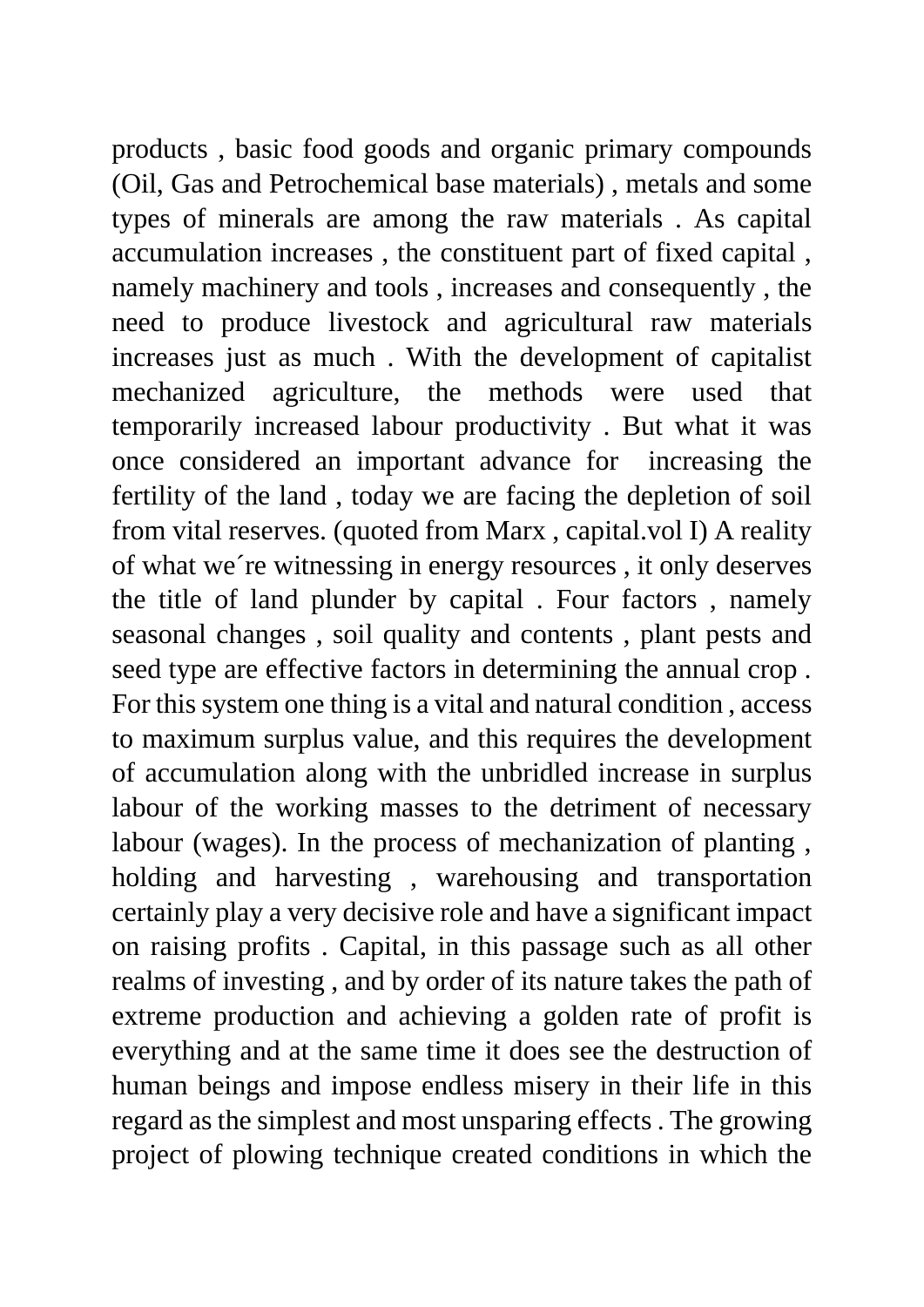soil became very fine at a very limited depth due to repeated plowing to be exposed to the air with its cavities . In general , especially its upper surfaces are oxidized by the action of oxygen and its absorption of elements and paralyzes by plant roots is easier . Implementing this in the context of the real needs of human life is not a problem but when it´s done by capital and when it becomes like an effective weapon of extreme accumulation of capital and gaining galactic profits, and it results in a fundamentally opposite . Repetition of this process reduces soil yield and depletes the land of its vital resources , and besides that , because agricultural lands have been cultivated for a hundred and sometimes thousands of years with the depletion of the necessary materials , what is absorbed by the roots of the plants also undergoes quantitative and qualitative changes . If working masses were suffering from malnutrition in a hundred years ago by increasing the intensity of work (increase energy consumption per unit time) and reduction of wage and constantly were threatened and attacked by diseases , today , they´re not only enduring a dramatic increase of work intensity as a result of massive mechanization , not only they´re witnessing a steady decline in real wages and have to accept longer daily work and not only endure day by day their slaughtered minimum livelihood and health social welfare , beyond all these they´re more at risk of malnutrition and morality due to the catastrophic depletion of food and agricultural and livestock products . It will certainly be asked that what does this have to do with the increasing use of chemical fertilizers in capitalist industrial agriculture ? The answer is to look at issues such as declining agricultural soil content and its impact on food , its relation with the use of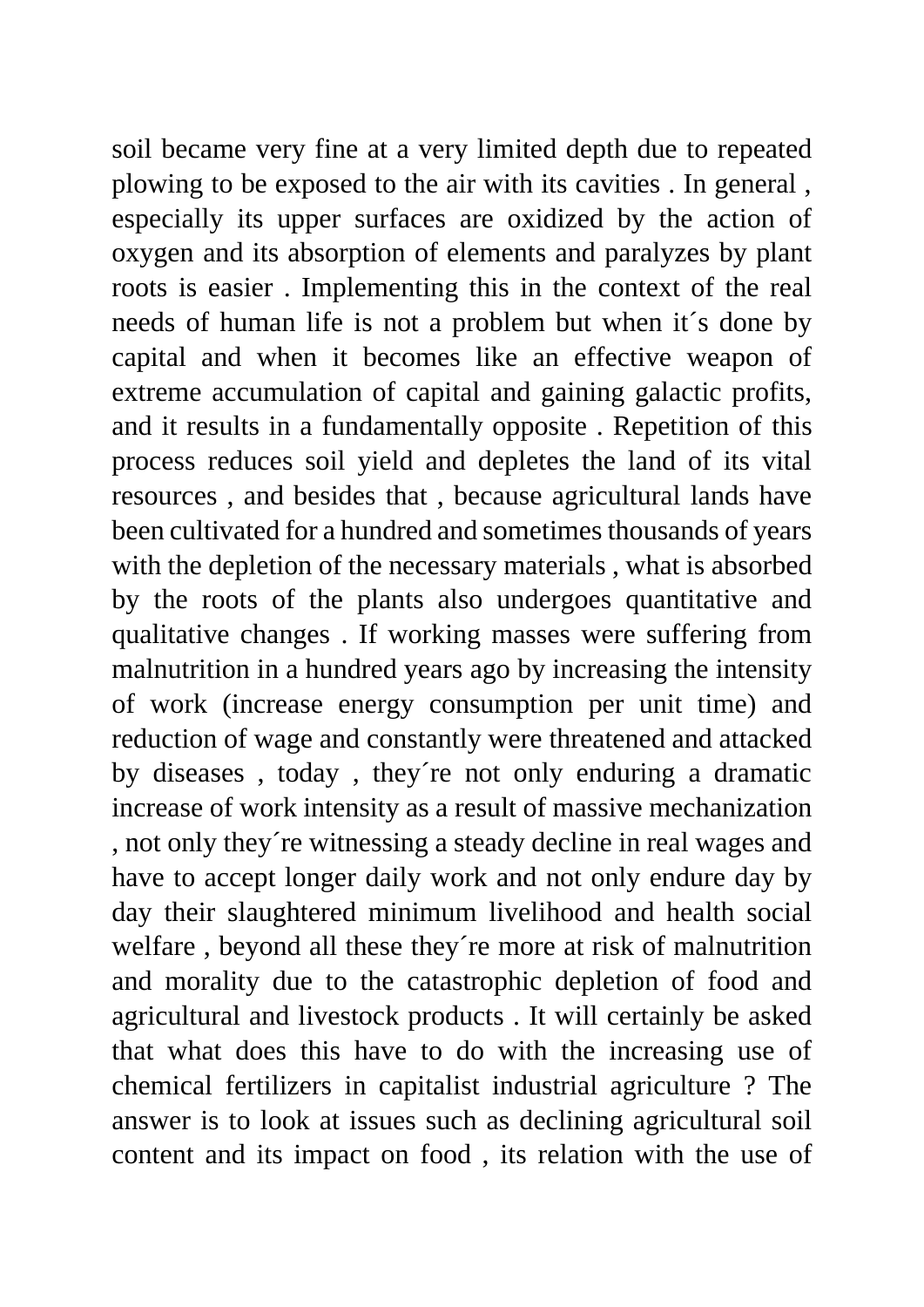chemical fertilizers , spraying of agricultural products and impact of acid rains , replacement of destructive heavy metals with mineral materials and production and consumption of food supplements (vitamins , minerals and all kinds of tablets of pure chemical substances) and dietary supplements (enriching substances) it does reveal this secret . Production of saline fertilizers (chemicals that are generally phosphate and nitrate) has risen sharply since 1950 . This fertilizer was discovered in 1840 by a German chemist ( his theory was that plant growth could be achieved without soil and only by adding some minerals to the water ) . If capitalism would be compensating for all the contents of the soil , it must add dozens of essential substances no only to the soil , rather , and more importantly , between 5 and 10 years to give these materials the opportunity to be absorbed by the complex system of soil humus , so that these materials together provide suitable conditions for plant nutrition . No capital or any capitalist can ever bear such heavy cost , therefore , chemical fertilizer which mostly composed of two substances ,phosphorus and nitrogen has undertaken this task and this was especially important because it directly increased the productivity of the labour by adding chemical fertilizers to infinite limits . Complications of food deficiencies are as follows . A large proportion of people (74%) are deficient in vitamin A .

Essential minerals such as Zinc (Zn) , Copper (Cu) , Iron (Fe) , and Selenium (Se) vary slightly despite supplementation and enrichment and some people suffer from a lack of these significant substances . Magnesium (Mg) and Calcium (Ca) despite supplements and additives, more than 50% of people suffer from the deficiency . Vitamins required by the body such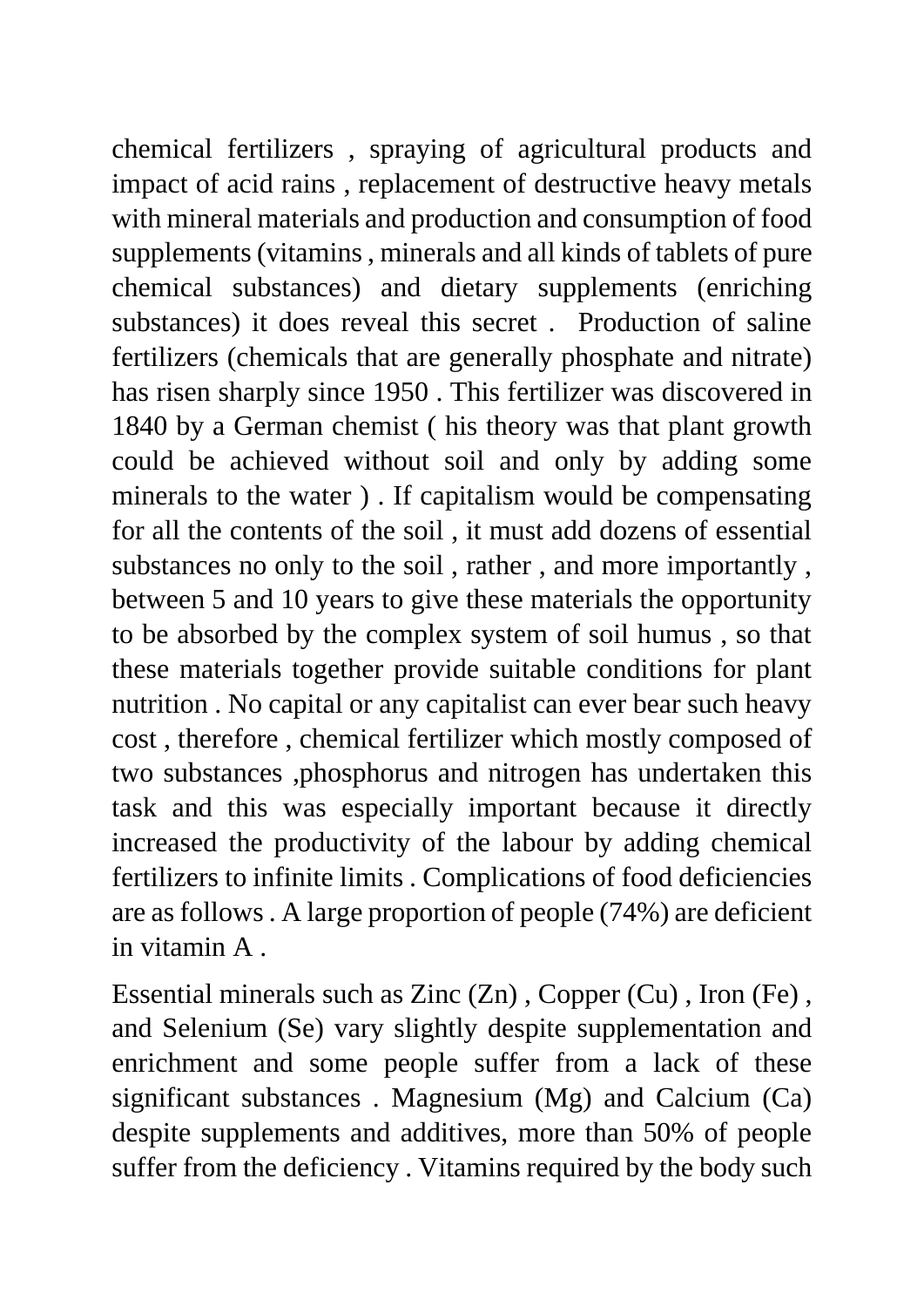as vitamin C (25%) , A (34%) , E (60%) and vitamin D (70%) do not be reached by a large population of working families in the world . The masses suffer from deficiency of these substances in such a way that the body is fragile against diseases , work-related losses , burnout and immunity against diseases and epidemics , pandemics (such as COVID-19) in a normal state of healthy body that´s fragile and soon due to the slightest attack it surrenders and suffers from complications . The above reports of the high level of production and consumption of chemical fertilizers and pesticides in China mean exactly the same fate for the working masses of this country that other capitalist countries bring to their working masses . A report, based on systematic study and analysis of research documents , indicates the "food safety problem caused by environmental pollution in China , including the effect of toxin contamination on food safety and the Chinese government's policy response since 1970 . The results show that to varying degrees , the food safety of China is very high under the influence of chemical fertilizers and pesticide residues of large herbicides , heavy metal contamination of arable land (especially cadmium) and water pollution . "

this report , published on Nov. 11 , 2021 , continues that the use of chemical inputs , severe pollution of farmland , sewage irrigation and air pollution are all sources of pollution which affect food safety . Excessive use of chemical fertilizers and pesticides , the main source of persistent organic pollutants and endocrine disorders , disrupts plant metabolism and contaminates crops . Excess chemicals also enter the soil and climate and due to industrialization and urbanization , it intensifies environmental pollution . After contact with